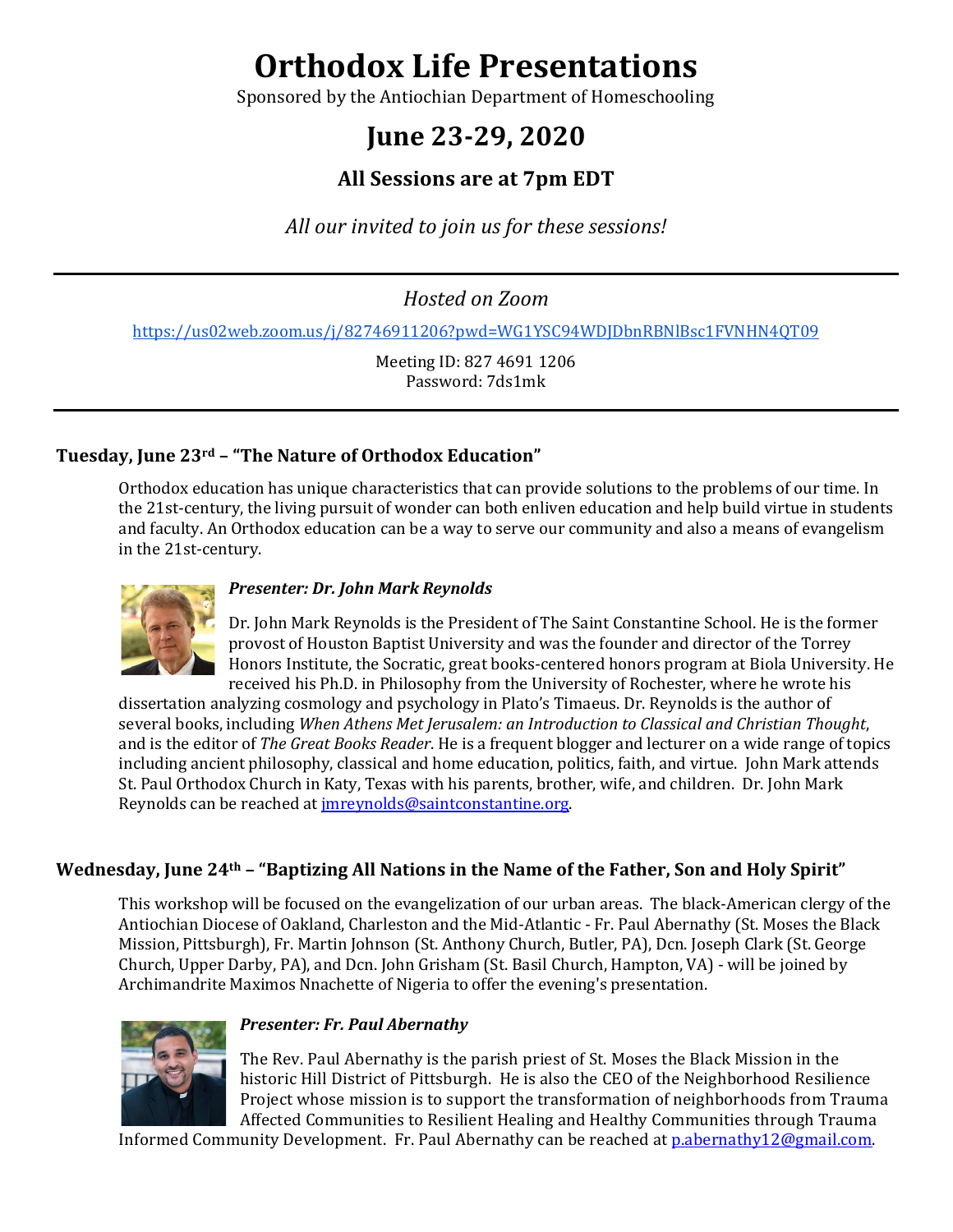# **Thursday, June 25th – "Youth Session"**



#### *Presenter: Fr. Joshua Makoul*

The Archpriest Joshua Makoul is the Dean of the Cathedral of St. George in Pittsburgh, Pennsylvania, as well as a licensed therapist. He is the Spiritual Advisor for Teen SOYO for the Eastern Dioceses. Fr. Joshua Makoul can be reached at  $atmos1999@yahoo.com$ .

# **Friday, June 26th – "Seeking Wholeness in a Time of Pandemic"**

Many of us have spent considerable time and energy tracking the novel coronavirus, but are we consistently tracking the direction of our souls? The vast amount of information confronting us daily can be both confusing and distracting. We will explore the application of what we have learned from this pandemic and others in a manner that is consistent with movement toward God as members of His Body.



#### *Presenter: Dr. James Rossetti*

**Dr. James (Subdeacon Seraphim) Rossetti,** DO - Hematological Malignancy and Cellular Therapy, UPMC Hillman Cancer Center. Dr. Rossetti is the Chair of the Eastern Dioceses Ministry Council of the Antiochian Orthodox Christian Archdiocese of North America, and the Parish Council President of St. George Church in New Kensington, Pennsylvania. Dr. James Rossetti can be reached at *jamesmrossetti@gmail.com.* 

# Saturday, June 27<sup>th</sup> - "Women's Ministry in the Church"



#### *Presenter: Fr. Donald Shadid*

The Archpriest Donald Shadid is the parish priest of St. Mary Antiochian Orthodox Church in Johnstown, Pennsylvania. In addition to his ministry at St. Mary in Johnstown, Fr. Don the Spiritual Advisor of the Antiochian Women of The East (Dioceses of New York & Washington, D.C. and Charleston, Oakland & The Mid-Atlantic). Fr. Donald Shadid can be reached at abeenad1@gmail.com.

#### **Sunday, June 28th – "Young Adult Session w/ Guest Speaker"**



#### Hosts: Fr. Joel Gillam and Fr. Nicholas Belcher

The Archpriest Joel Gillam grew up in New Orleans, Louisiana. He has been the parish priest at St. George in Upper Darby since 2010. In addition to parish ministry Fr. Joel has been an advisor to the Diocesan SOYO/Teens, chaplain to several Orthodox Christian Fellowships, Chaplain/Spiritual Advisor for the annual College Conference (East), Young Adult Spiritual Advisor for the Diocese, and serves as one of the 'camp priests' for the Antiochian Village Summer Camp. Fr. Joel Gillam can be reached at

pastor@saintgeorgeupperdarby.org.